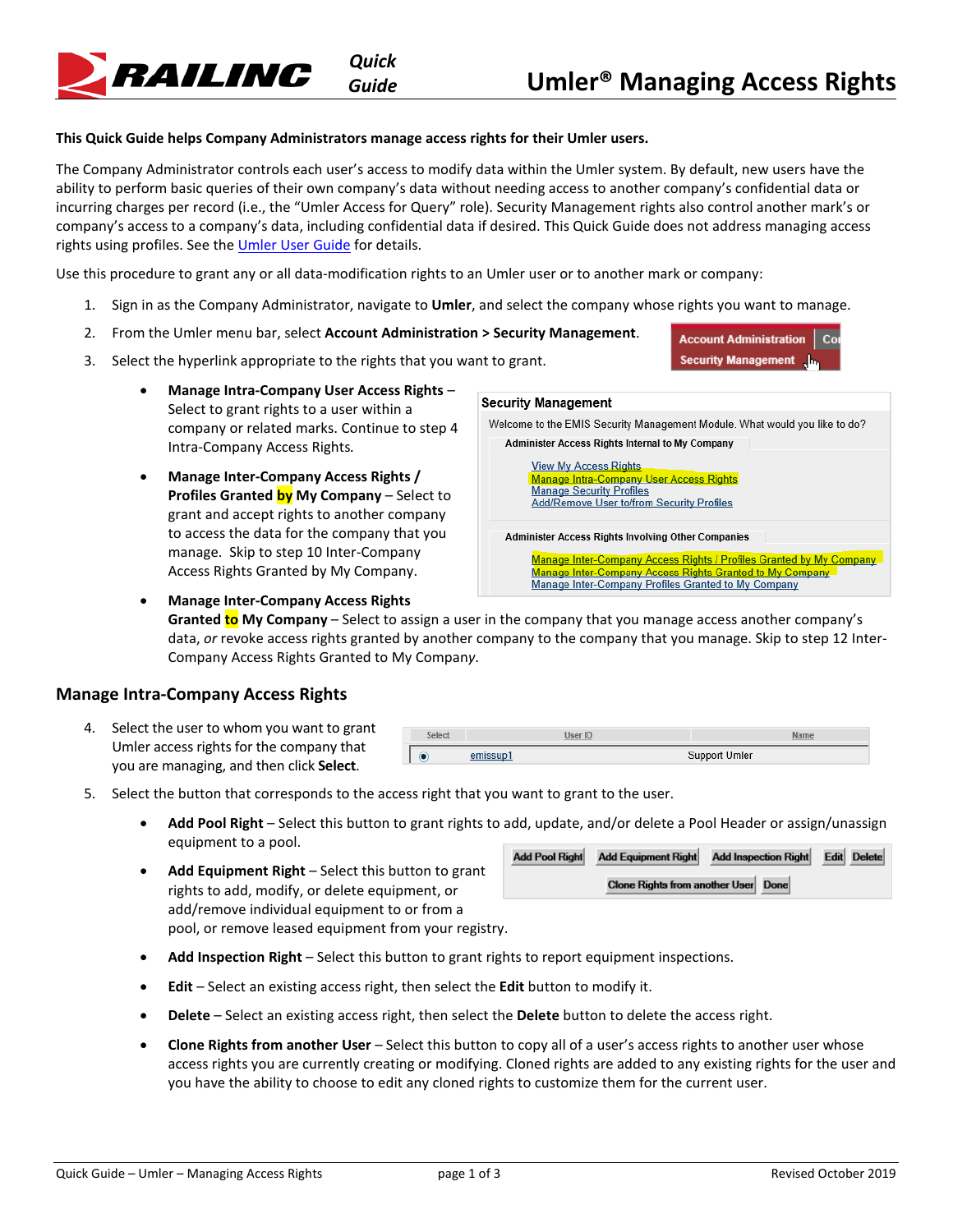

# *Guide* **Umler® Managing Access Rights**

- 6. When granting access rights or editing existing access rights, always provide:
	- **Description**, **Effective Date** that is no earlier than today's date, **Expiration Date** that is no earlier than today's date (12-31-9999 by default) and **Type of Access** (see step[s 7](#page-1-0) an[d 8](#page-1-1) below).
- <span id="page-1-0"></span>7. When granting **Pool Rights**, choose from these values:
	- **All Pools** The user has the Type of Access chosen below over all pools in the company.
	- **Pool ID(s)** The user has the Type of Access below to only those pools listed in this text box. When entering more than one ID, enter specific values separated by commas, or enter a range of values separated by a hyphen or enter a combination of both comma-separated values and ranges.
	- **Type of Access** The user may modify the pool chosen above according to the selections in this list box. Use the Ctrl key to select more than one value.

When you have assigned pools and associated rights to the user, click **Save**.

- 8. When granting **Equipment Rights**, choose from these values:
	- **All Equipment**  The user has the Type of Access chosen below over all equipment controlled by the company. Uncheck this to enter the next fields.
	- **SCAC(s)** The user has the Type of Access chosen below over one or more SCACs specified in this list box.
	- **Initial(s)** The user has the Type of Access chosen below over one or more equipment initials specified in this list box.

| <b>Description of Access Right</b> |                                    |  |  |  |  |  |  |
|------------------------------------|------------------------------------|--|--|--|--|--|--|
| * Description:                     |                                    |  |  |  |  |  |  |
| <b>Timeframe of Authority</b>      |                                    |  |  |  |  |  |  |
| * Effective Date:<br>π             | * Expiration Date: 12-31-9999<br>П |  |  |  |  |  |  |

| Range of Pool                                                     |                                               |  |
|-------------------------------------------------------------------|-----------------------------------------------|--|
| $\bullet$ All Pools:                                              | Pool ID(s):                                   |  |
|                                                                   |                                               |  |
|                                                                   |                                               |  |
|                                                                   |                                               |  |
| <b>Type of Access</b>                                             |                                               |  |
|                                                                   |                                               |  |
| Add a Pool Header<br>Update a Pool Header<br>Delete a Pool Header | "Pool Management" - Assignment / Unassignment |  |
|                                                                   |                                               |  |

<span id="page-1-1"></span>

| <b>Range of Equipment</b>                                                                                                                                |             |             |                                     |            |
|----------------------------------------------------------------------------------------------------------------------------------------------------------|-------------|-------------|-------------------------------------|------------|
| $\blacksquare$ All Equipment:                                                                                                                            | $SCAC(s)$ : | Initial(s): | <b>Equipment Group(s):</b>          | Equipment: |
|                                                                                                                                                          | RAIL        | RAIL        | <b>BOXC</b><br>CHSS<br>CONT<br>EOTD |            |
| <b>Type of Access</b>                                                                                                                                    |             |             |                                     |            |
| Non-Owner Self-as-Lessee Removal<br>Equipment - "Add to Pool"<br>Equipment - "Remove from Pool"<br>Add Equipment<br>Modify Equipment<br>Delete Equipment |             |             |                                     |            |

- **Equipment Group(s)**  The user has the Type of Access chosen below over selections in this list box (e.g., box cars, tank cars, locomotives, etc.).
- **Equipment** The user has the Type of Access chosen below to only the specific equipment listed in this text box. When entering more than one ID, enter specific values separated by commas, or enter a range of values separated by a hyphen or enter a combination of both comma-separated values and ranges (e.g., RAIL401, RAIL404, RAIL500-RAIL599).
- **Type of Access** The user may modify the equipment chosen above according to the selections in this list box. Use the Ctrl key to select more than one value.

When you have assigned equipment and associated rights to the user, click **Save**.

- 9. When granting **Inspection Rights**, choose from these values:
	- **All Marks**  The user may report inspections for all marks in the company. Uncheck this to enter the next field.
	- **Mark(s)** The user may report inspections for the selections in this list box.

| $\vee$ All Marks :                            | $Mark(s)$ :<br>RAIL        |                               | $\blacktriangleleft$ All Inspections :                                                    | Inspections Types(s):<br>Locomotive Periodic Inspection<br>Locomotive Annual Inspection<br>Locomotive Hand Brake Inspection<br>Vehicular Flat Car Certification |  |  |
|-----------------------------------------------|----------------------------|-------------------------------|-------------------------------------------------------------------------------------------|-----------------------------------------------------------------------------------------------------------------------------------------------------------------|--|--|
| Range of Equipment<br>$\angle$ All Equipment: | $SCAC(s)$ :<br><b>RAIL</b> | $Initial(s)$ :<br><b>RAIL</b> | <b>Equipment Group</b><br>$(s)$ :<br><b>BOXC</b><br><b>CHSS</b><br>CONT<br>EOTD<br>$\sim$ | Equipment:                                                                                                                                                      |  |  |

Authorize reporting as the following marks / Authorize reporting for the following inspections

• **All Inspections** – The user may report inspections for inspection types that the company performs. Uncheck this to enter the next field.